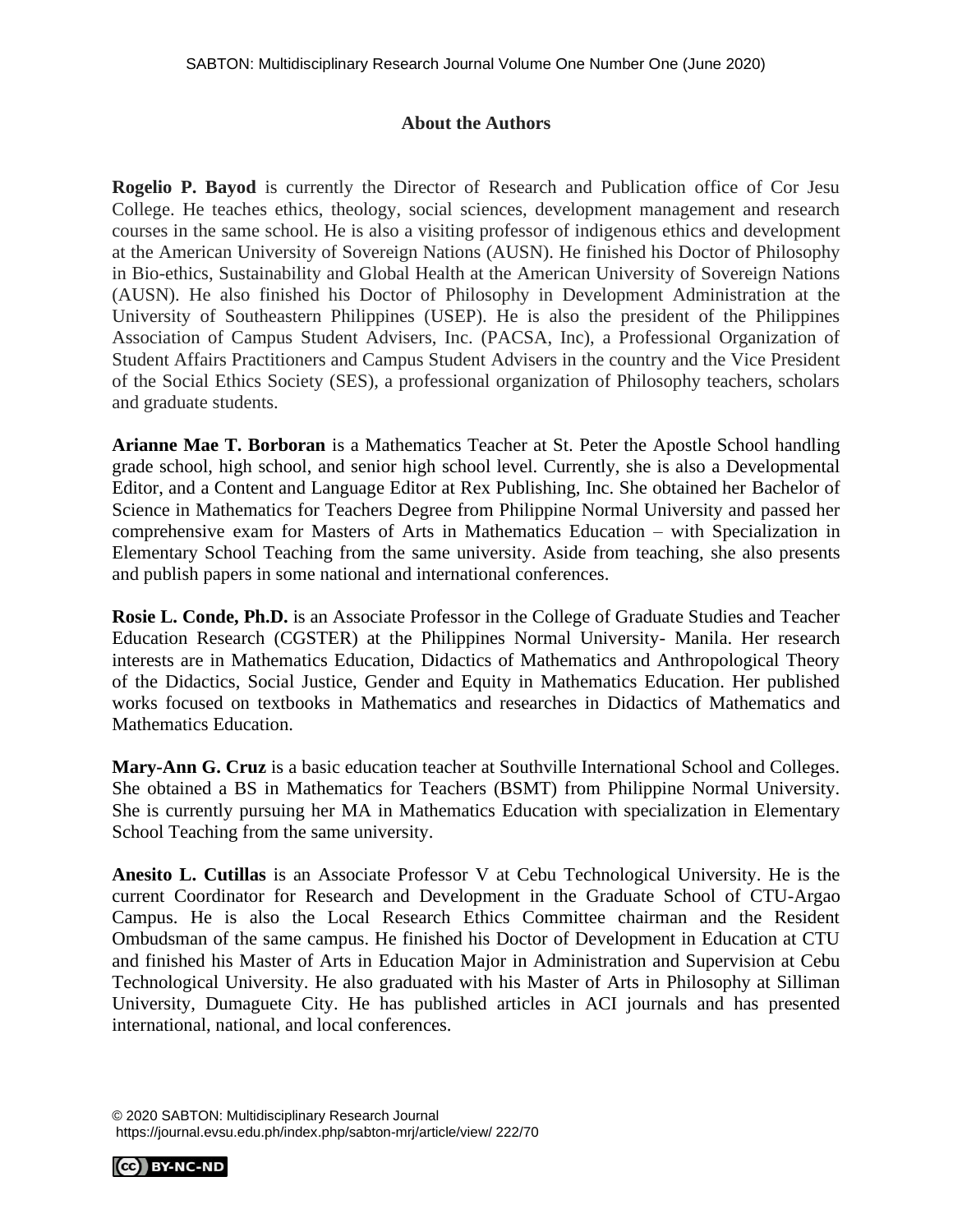**Junielito R. Espanto** is an instructor and coordinator of the Gender And Development Unit and the Social Studies program of Abuyog Community College, Abuyog, Leyte. He earned units in Master in Business Administration from University of San Carlos and obtained Juris Doctor degree from Gullas Law School, University of the Visayas, Cebu City. Presently, enrolled PhD in Educational Programs Management at Eastern Visayas State University, Tacloban City.

**Erikka June D. Forosuelo** is presently the VP for Mindanao and a National Board Member of the Council of Management Educators and Professionals in the Philippines, a Professional Organization of the Business and Management Professionals and Educators in the Philippines. She finished her Doctor of Management major in Human Resource Management at the University of San Jose Recoletos, Cebu City. She also finished her Master in Management for Executives and Managers in the same University and Master of Public Administration at Cor Jesu College in Digos City. She has been invited to give training sessions and lectures on human resource management, leadership and management, employee motivation, customer satisfaction, conflict management, team building and training and development. She has collaborative researches and published several articles in international peer reviewed journals and has presented in international and national conferences. She has been working in the academe for the past 10 years as a Bachelor of Science in Business Administration (BSBA) Program Head in the College of Special Programs of Cor Jesu College, Digos City.

**Allison Cruyff V F. Ladero** teaches Humanities and Social Sciences courses at San Beda University and Jose Rizal University. He obtained his Bachelor of Arts in Philosophy (Magna cum Laude) from Silliman University and Master of Arts in Philosophy from the University of Santo Tomas. His research interests include Herbert Marcuse, Critical Theory, and Social and Political Philosophy.

**Melrose G. Mendiola** is a Teacher II of Pasolo Elementary School, Division of Valenzuela handling Mathematics for 18 years. She obtained her Bachelor's degree and currently pursuing her graduate studies at Philippine Normal University with the degree in Master of Arts in Mathematics Education with specialization in Elementary School Teaching. She is also an MTAP trainer from 2004 to present.

**Alex D. Niez** is currently the Dean of Graduate School of Cor Jesu College, Inc. He finished his Doctor of Philosophy in Theology at the Ateneo de Davao University, Davao City (ADDU), and his Doctor of Education major in Educational Planning and Management at the University of Southeastern Philippines (USEP). He also teaches Religious Studies, Logic, Ethics, and in the undergraduate programs, as well as Educational Planning, and Curriculum Processing and Development in the Graduate program.

**Jeffry Ocay** currently serves as Director of the Office of Curriculum and Instruction at the Eastern Visayas State University (EVSU). Prior to joining EVSU, Jeff was a Full Professor of Philosophy at Silliman University. He obtained his PhD in Philosophy from Macquarie University, Sydney, Australia, and a postdoctorate from Frankfurt University, Germany. His main research focuses on the application of Critical Theory the Frankfurt School tradition to the societies at the margins.

> © 2020 SABTON: Multidisciplinary Research Journal https://journal.evsu.edu.ph/index.php/sabton-mrj/article/view/ 222/70